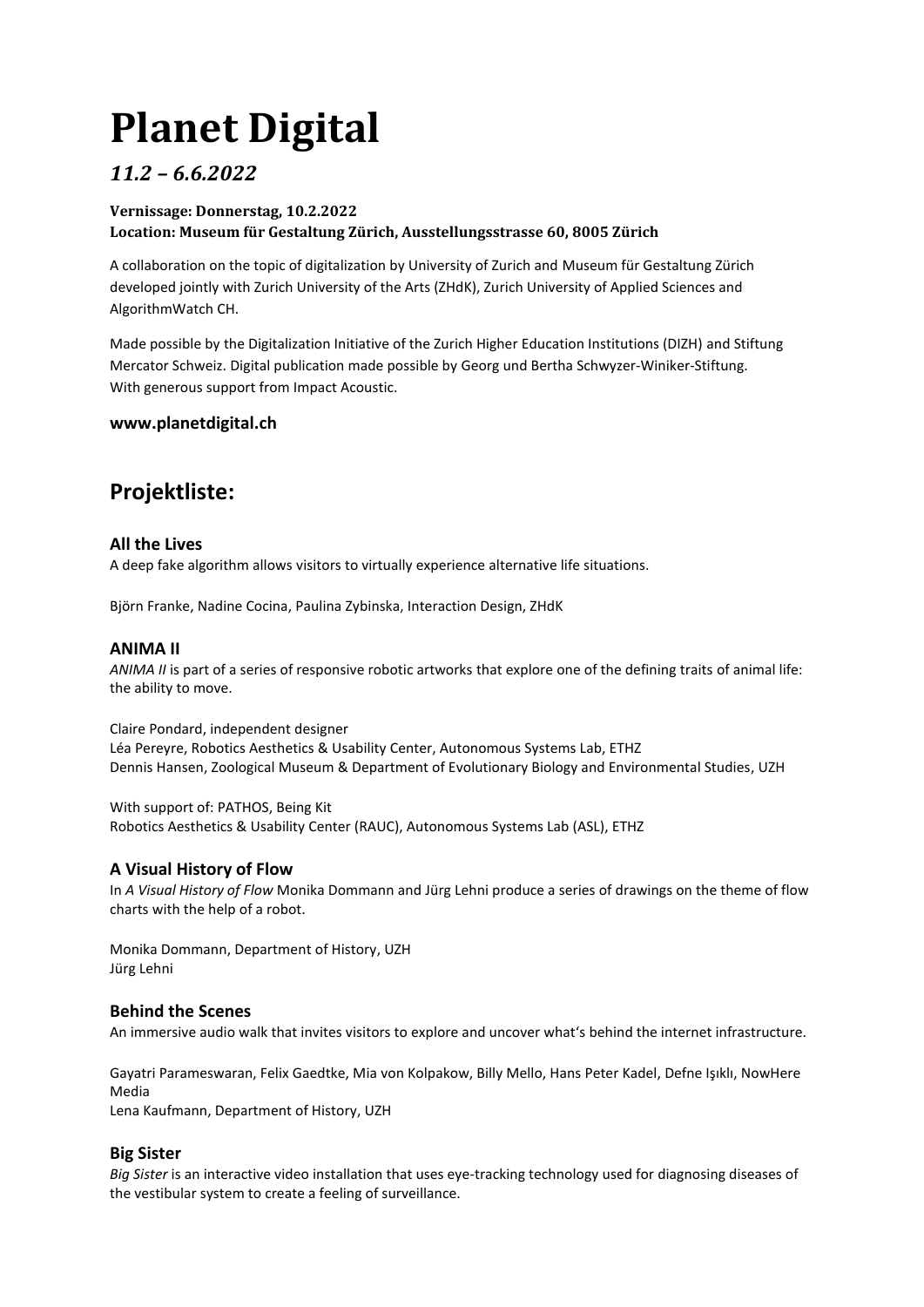Elisabeth Eberle Konrad Weber, University Hospital Zurich

# **Click Click**

This installation shows how computer mice have evolved into a natural extension of the human body.

Reto Sutter, Luana Nyirö, University Hospital Balgrist

# **Digital Blessing**

Visitors can get blessed by a robot and answer questions raised by the digitalization of spirituality and religion.

Thomas Schlag, Sabrina Müller, URPP «Digital Religion(s). Communication, Interaction and Transformation in the Digital Society», Faculty of Theology, UZH Ilona Nord and Team, Institut für Evangelische Theologie und Religionspädagogik, Julius-Maximilians-Universität Würzburg Jörn Hurtienne and Team, Institut für Mensch-Computer-Medien, Julius-Maximilians-Universität Würzburg

# **The Digital Trinity**

Large projections show how the ubiquitous digitalization of the 21st century can be understood as the religionlike trinity of the intertwined socio-technological transformation processes of datafication, algorithmization and platformization.

Michael Latzer, Media Change & Innovation Division, Department of Communication and Media Research, UZH Jonas Voegeli, Visual Communication, ZHdK Hubertus Design: Valentin Kaiser, Kerstin Landis, Nathan Meyer, Jonas Voegeli

# **E-Waste**

An installation made of e-waste that raises questions about the sustainability of the digital transformation.

Lorenz Hilty, Informatics and Sustainability Research, UZH

# **Forensic Imaging**

An interactive installation where visitors can solve a fictional murder case using computer forensics.

Till Sieberth, Lars Ebert, Erika Dobler, 3D-Zentrum Zürich, Institute of Forensic Medicine, UZH and Zurich Forensic Science Institute

Sandra Moser, Marina Klauser, Levin Vieth, Fabian Jaggi, Stefan Jäger, Department of Performing Arts and Film, ZHdK

# **Four Transitions**

*Four Transitions* is an art-work by Jürg Lehni about the passing of time that uses four different kinds of display technologies (flip dots, LCD, LED, TFT).

Jürg Lehni Commissioned by Christoph Merian Stiftung Basel

# **Handshake**

The interactive robotic installation by the artist group AATB addresses the question of digital intimacy.

AATB

#### **Kaltgang**

This installation uses building components that are used in data centers for the cooling of servers, and aims to make the aesthetic structure behind data management visible.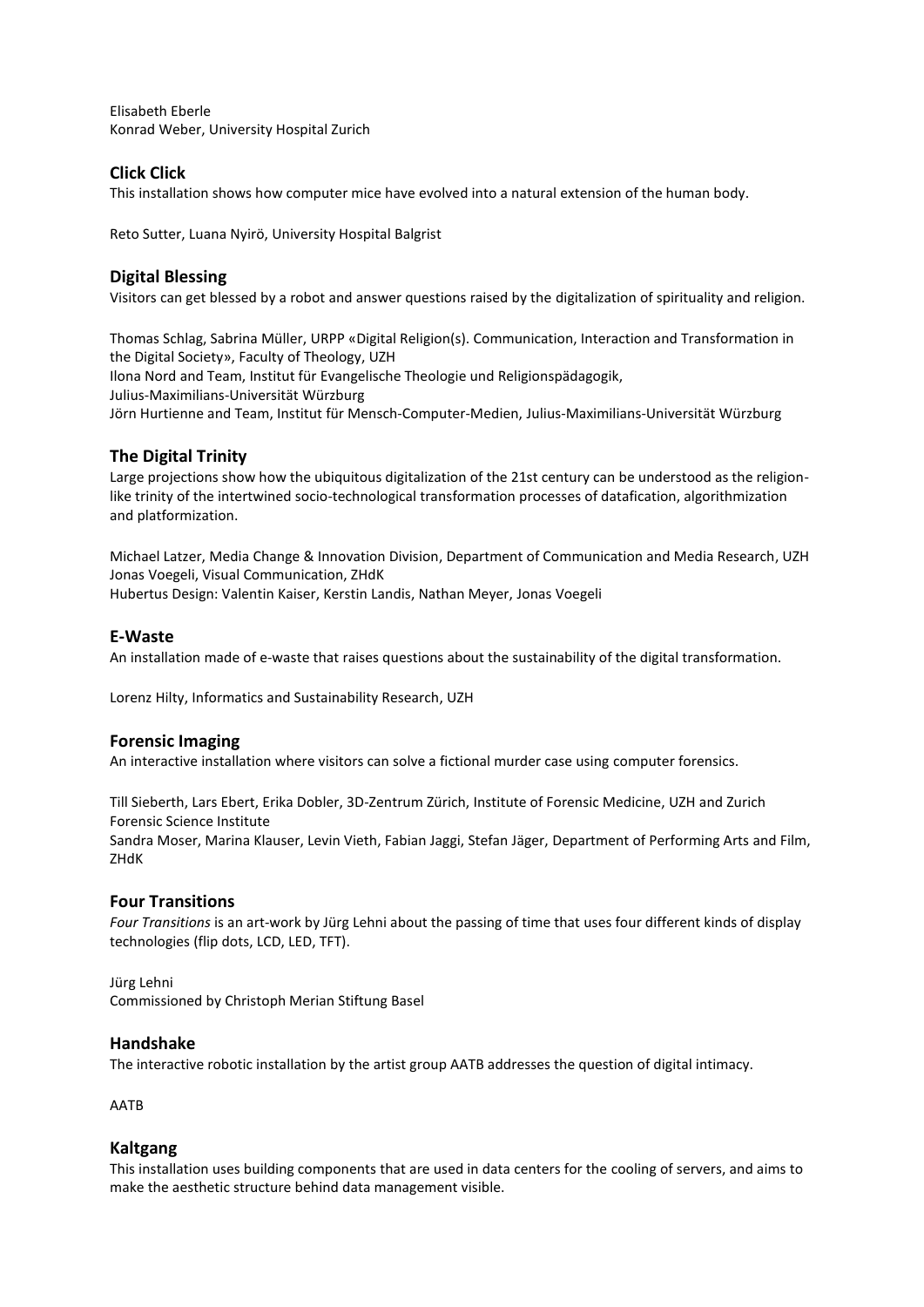Hannes Rickli, Institute for Contemporary Art Research, ZHdK Collegium Helveticum (ETHZ, UZH, ZHdK)

# **Kamituga | Digital Gold**

The exhibit provides concrete insights into the working and living conditions of artisanal gold miners in the Democratic Republic of Congo, whose work is essential for our electronical devices.

Timothy Raeymaekers, Gabriel Kamundala, Department of Geography, UZH Muriel Côte, Institute for Human Geography, University of Lund Christian Iseli, Florian Bruggisser, Mariana Vieira Gruenig, Kristina Jungic, Chris Elvis Leisi, Alliance Riziki Murhula, Patrycja Pakiela, Alan Sahin, Immersive Arts Space, ZHdK

# **Kryptologie**

This installation shows the random color combinations of lava lamps and how they were used to create secure encryption keys between users and an internet server.

Joachim Rosenthal, Institute of Mathemathics, UZH Felix Fontein Jonas Voegeli, Visual Communication, ZHdK Hubertus Design: Valentin Kaiser, Kerstin Landis, Nathan Meyer, Jonas Voegeli

# **Game Changer**

A selection of video games with a multidisciplinary approach showing the importance of video games as a cultural asset and design product.

Maike Thies, Game Design, ZHdK Hiloko Kato, German Department, UZH

# **Listen up**

Telephone booths installed in the show enable visitors to experience a digital simulation of what it would be like to lose their hearing and be forced to communicate using a cochlear implant.

Volker Dellwo, Department of Computational Linguistics & Linguistic Research Infrastructure, UZH Andrew Clark, Linguistic Research Infrastructure, UZH Claudia Roswandowitz, Thayabaran Kathiresan, Department of Computational Linguistics, UZH

# **M. D. trinkt abends gerne ein Bier**

A fictional story that was co-written by an artificial intelligence software and based on a collection of surveillance protocols.

Gregor Huber, New Media, ZHdK Lukas Nyffenegger, Department of History, UZH Ivan Sterzinger, Department of Psychology, UZH

# **PATHOS**

The project *PATHOS* by the indo-danish artist duo Pors & Rao aims to provide nontechnical people with access to robotic animation, working towards new possibilities for artistic practice.

Aparna Rao, Søren Pors Pors & Rao Studio + Robotics Aesthetics & Usability Center, ETHZ

Wyss Zurich, Autonomous Systems Lab (ASL), ETHZ With support of: Gebert Rüf Stiftung, Faulhaber Minimotor, Maxon Motor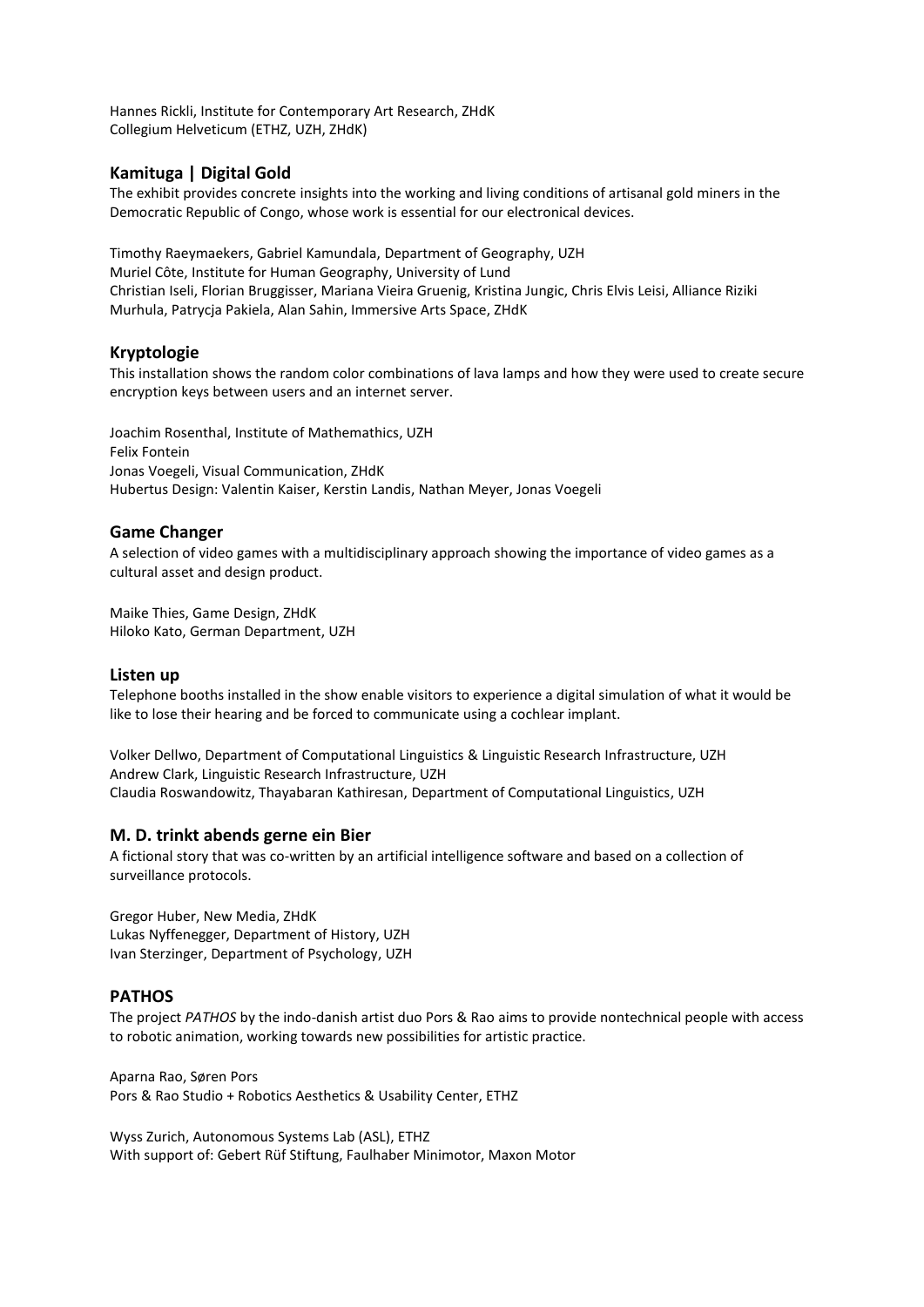# **Poster World**

Using metadata and artificial intelligence, *Poster World* is an interactive installation that curates trios of related posters.

EPFL + ECAL Lab, Ecole Cantonale d'Art de Lausanne Museum für Gestaltung Zürich With generous support by SwissRe

#### **Stop Hate Speech**

Digital posters made by first-semester Interaction Design students of ZHdK about the topic of internet hate speech that interact with the visitors looking at them.

Fabrizio Gilardi, Department of Political Science, UZH

Luke Franzke, Rebecca Morganti-Pfaffhauser, Interaction Design, ZHdK Lars Ziegler & Matthias Naegeli, Lukman Aščić & Audrey-Meret Lohmann, Luis Praxmarer & Tanja Landolt, Mo Bünzli & Carina Good, Sonja Cowley & Giovanna Yanireth León Briceno, Elena Walther & Lea Bischoff, Loïc Hommel & Nanthatchaporn Janthasom, Lyvia Muniz Gomes Wägli & Benjamin Eggstein, Interaction Design, ZHdK

#### **The Machine to Be Another**

Visitors get to swap their body with each other by means of virtual reality headsets.

BeAnotherLab Bigna Lenggenhager, Department of Psychology, UZH

#### **Top View**

An installation showing diverse Satellite monitoring of the Earth's surface, climate, and biodiversity.

Claudia Röösli, Valentina Tamburello, Isabelle Helfenstein, National Point of Contact for Satellite Images, Department of Geography, UZH Robert Meisner, European Space Agency

# **Triggered by Motion**

A walk-in pavilion showing camera trap footage used for wildlife monitoring around the world, which is increasingly supported by machine learning applications.

Katharina Weikl, Leila Girschweiler, Anne-Christine Schindler, Manuel Kaufmann, Laurens Bohlen, Ulrike Müller-Böker, UZH Graduate Campus Dino Rossi, Impact Acoustic Daniel Wegmann, University of Fribourg

Philippa Agnew, Oamaru Blue Penguin Colony Alice Brambilla, Gabriele Cozzi, Dilşad Dağtekin, Marta Manser, Brigitte Spillmann, UZH Martin Bauert, Zoo Zürich Rita de Cassia Bianchi, Rômulo Theodoro Costa, São Paulo State University Choi Myung-Ae, Center for Anthropocene Studies, KAIST Megan Claase, Peter Apps, Botswana Predator Conservation Susy Varughese, Vivek Puliyeri, IIT Madras Madeleine Geiger, StadtWildTiere Zürich Timothy Kaaria, Eunice Kamau, Lewa Wildlife Conservancy Bill Leikam, Urban Wildlife Research Project Li Bicheng, Shanghai Natural History Museum Hans Lozza, Sonja Wipf, Schweizerischer Nationalpark Natalie Olifiers, Cecilia Bueno, Beatriz Elvas, Universidade Veiga de Almeida Alberto Peracino, Nationalpark Gran Paradiso Anil Soyumert, Alper Erturk, Universität Kastamonu